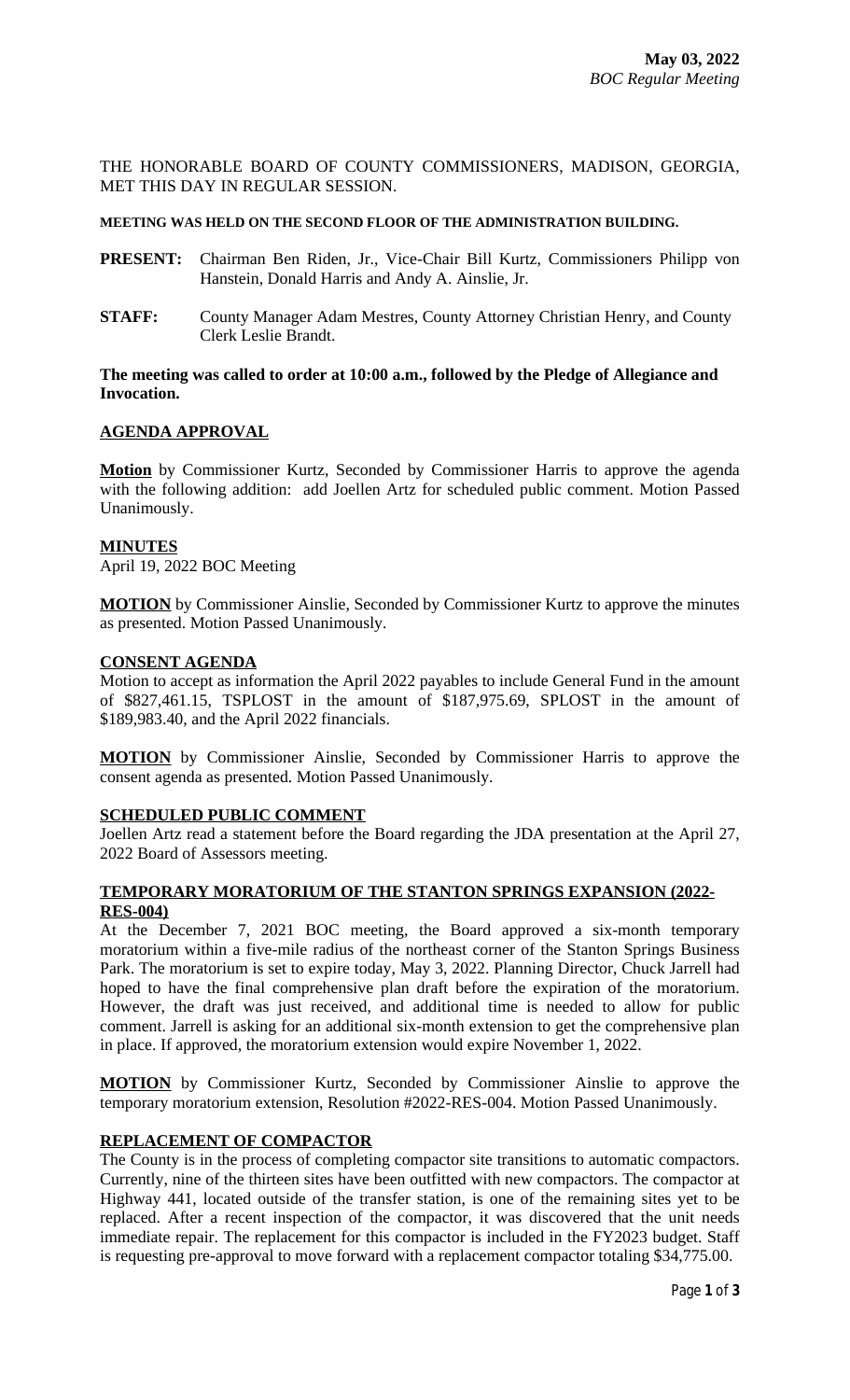**MOTION** by Commissioner Harris, Seconded by Commissioner Kurtz to approve the purchase and installation of a replacement compactor for \$34,775.00 from CAR Industries. Motion Passed Unanimously.

## **FY2022 AGING SERVICES CONTRACT**

This request is to approve additional funding received for the FY2022 Aging Services contract to expand access to COVID-19 vaccines via the aging network. Senior Center staff members will provide information and assistance regarding COVID-19 vaccines to older individuals, persons with disabilities, and their caregivers.

**MOTION** by Commissioner Harris, Seconded by Commissioner Ainslie to approve the FY2022 Expanding Access to COVID-19 Vaccines via the Aging Network (VAC5) contract with the Northeast Georgia Regional Commission. Motion Passed Unanimously.

## **2022 LMIG BIDS**

Staff has been working on the 2022 LMIG project list, which was compiled of roads selected from the road study previously conducted. Pittman Construction was the sole bidder that responded. Staff recommends awarding the bid to Pittman Construction in the amount of \$2,319,045.00.

**MOTION** by Commissioner Kurtz, Seconded by Commissioner Harris to award the 2022 LMIG project to Pittman Construction in the amount of \$2,319,045.00. Motion Passed Unanimously.

## **DEVELOPMENT AGREEMENT - "KINGSTON ON LAKE OCONEE"**

At the March 15, 2022 Board of Commissioners meeting, Kingston Ranch, LLC, requested a modification to an existing Lakeshore Town Center Overlay (LTCO) zoning approval for 882.87 total acres located on Kingston Road (Tax Parcels 066-002 and 066-003). The item was tabled by the Board to allow the County's attorney and staff to review the development agreement. Since then, the County Attorney rewrote the development agreement and in turn the applicant's attorney made changes to the document as well. County staff then met with the applicant to discuss the issues and come up with a mutual solution. Planning Director, Chuck Jarrell, revised the agreement which addresses issues and concerns for both the County and the applicant. The only item still in disagreement is the "Breach and Cure" clause added to the agreement by County staff. Jarrell feels the clause is needed to ensure the developer does not default on the agreement.

County Attorney, Christian Henry, advised he made additional revisions to the development agreement presented in the agenda packet by Jarrell. Henry cleaned up formatting, updated the definition of development agreement to make it more clear, and increased the breach clause from 30 days to 90 days. However, Henry stated the Board could increase the breach period if they wished to do so.

The Board expressed concern with the quality of homes that may be built and preferred to have a minimum single family detached home size set at 2,000 square feet and town homes with a minimum of 1,200 square feet. Commissioners also felt the breach provision was necessary as an incentive to ensure the agreement does not default but felt the 90-day provision may need to be revised to 180 days.

Developer, Doug Adams addressed the Board stating the development would be a quality project with home prices ranging between \$300,000-\$600,000. The homes would be a mixture of slab and basement homes. Adams had no issues with the minimum square footage on single family detached homes being set at 2,000 square feet and the minimum for town homes being 1,200 square feet. He also felt the breach and cure provision being changed from 90 days to 180 days was acceptable.

**MOTION** by Commissioner Kurtz, Seconded by Commissioner Harris to approve the Kingston Development Agreement to incorporate the changes made by County Attorney